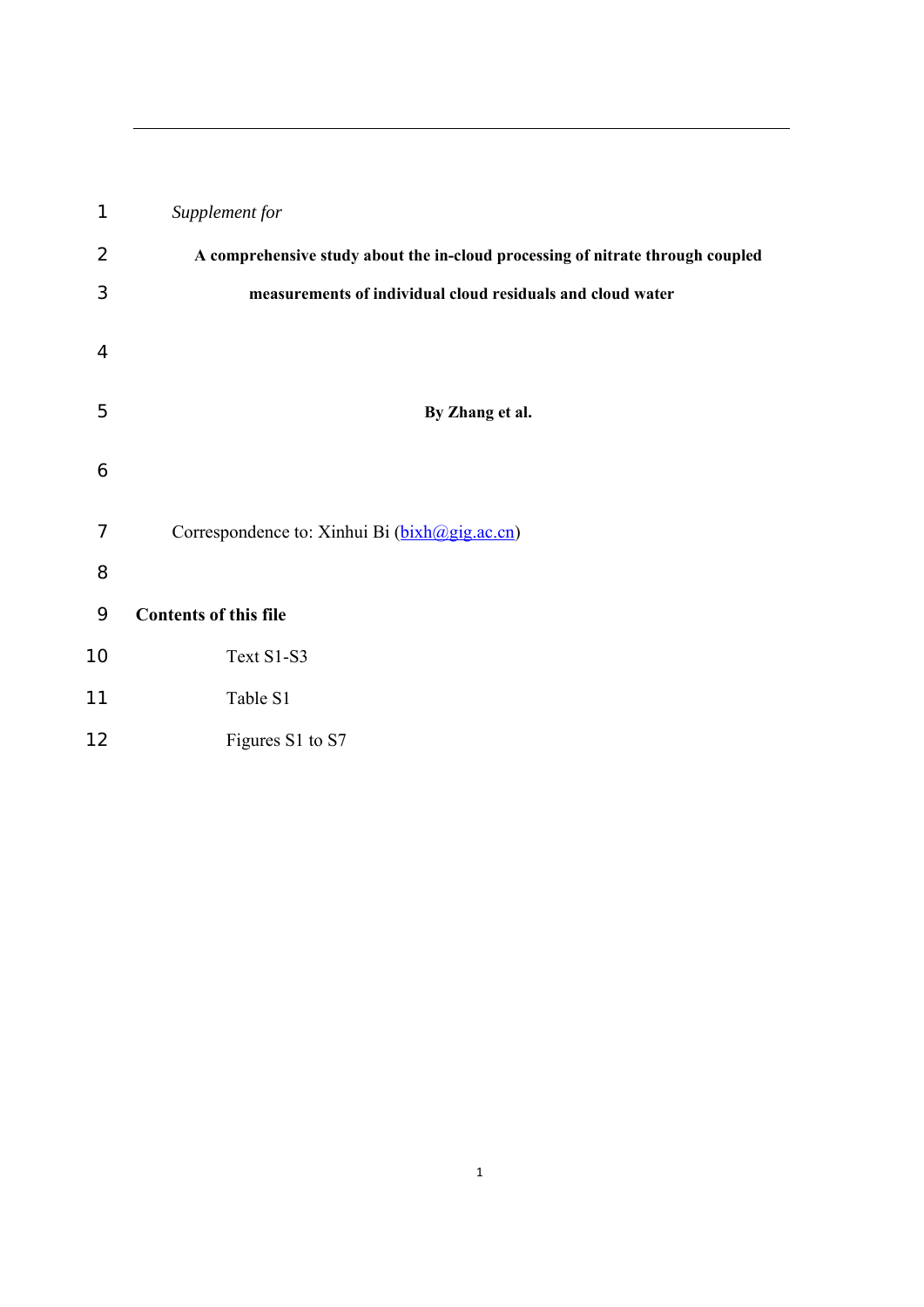### **Introduction**

Details including the analysis of air masses, meteorological conditions, and characteristics of individual particles over the sampling periods. Text describes the lifetime 16 calculation for NO<sub>x</sub> and N<sub>2</sub>O<sub>5</sub>, and regression and random forest analysis of nitrate production. Tables provide the initial setup of model simulations for nitrate formation in aqueous phase (wet aerosol and cloud droplets). Figures mainly show the characteristics of individual particles, including representative mass spectra and the RPA ratios (nitrate/sulfate) for the identified particle types, distribution of nitrate RPA over cloud free, 21 interstitial, and residual particles, and also the comparison of [NOx][O3] and SA between cloud events and cloud-free periods.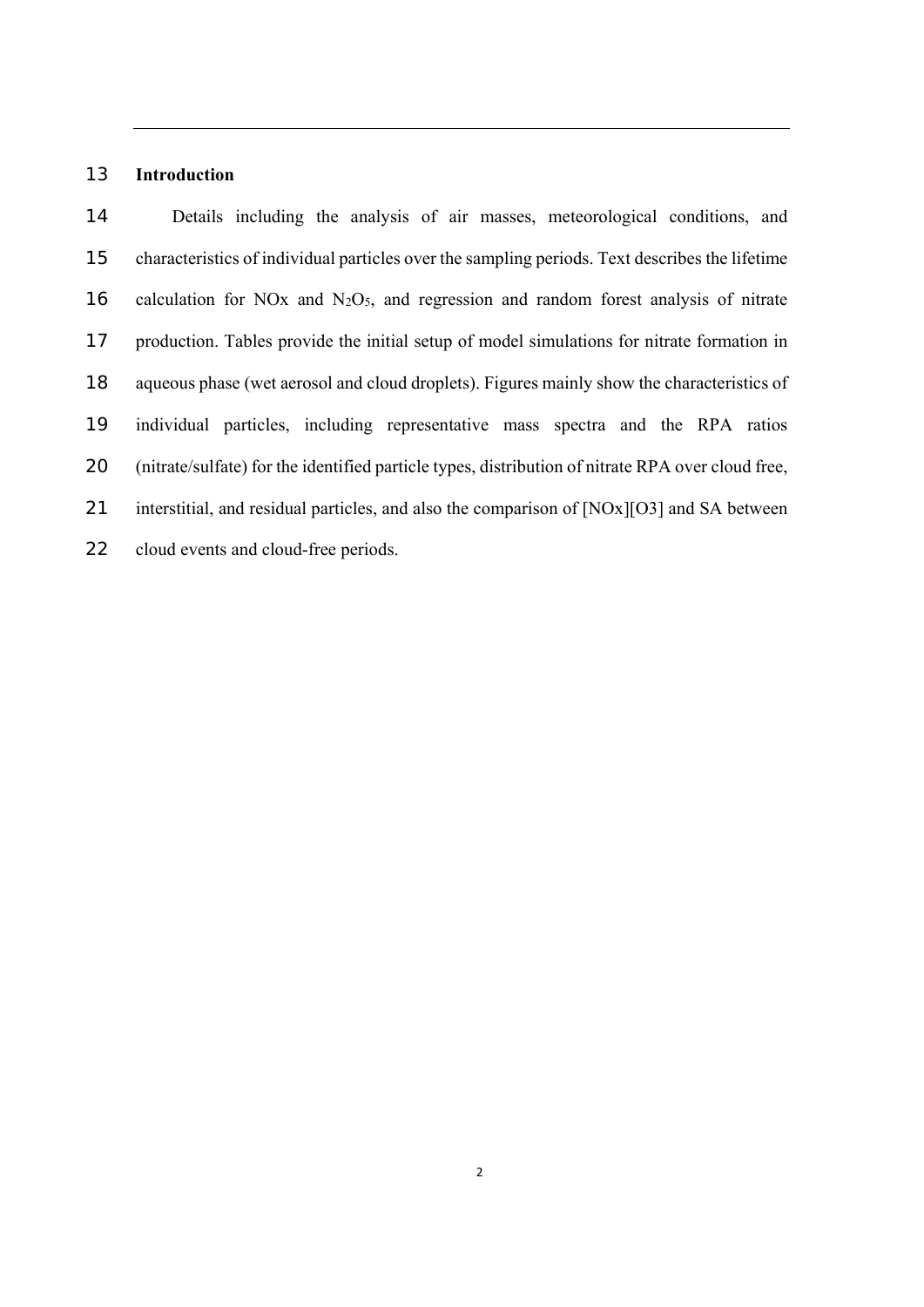#### 23 **Text S1 Lifetimes of NOx and** N2O5

24 The formation of nitrate from hydrolysis of  $N_2O_5$  arises from the reactions between

25 NO2 and O3 can be given as follows:

$$
26 \qquad NO_2 + O_3 \rightarrow NO_3 + O_2 \qquad (R1)
$$

$$
27 \t\t\t NO_2 + NO_3 + M \rightarrow N_2O_5 + M \t\t\t (R2)
$$

28 Thus, NOx is converted to N<sub>2</sub>O<sub>5</sub> at the following rate  $(K_1 = 1.2 \times 10^{-13} \text{ exp } (-2450/\text{T})$ ,

29 T is the absolute temperature), and thus the lifetime of NOx can be calculated as:

30 
$$
\tau_{NO_x} = \frac{1}{2K_1[O_3]}
$$

31 During daytime, NO3 rapidly photolyzes, but at night, NO3 reacts with NO2 to produce  $32$  N<sub>2</sub>O<sub>5</sub>. The key reaction to produced condensed nitrate is the hydrolysis of N<sub>2</sub>O<sub>5</sub> on aerosol 33 or droplet surfaces:

$$
34 \tN2O5 + H2O \rightarrow 2HNO3
$$
 (R3)

35 The reaction proceeds effectively on the surface of aerosol particles that contain water. 36 When an N2O5 molecule strikes the surface of an aqueous particle, not every collision leads 37 to reaction. A reaction efficiency or uptake coefficient  $\gamma$  was introduced to account for the 38 probability of reaction. Values of  $\gamma$  for this reaction ranging from 0.06 to 0.1 have been 39 reported. The the lifetime of  $N_2O_5$  can be calculated as:

40 
$$
\tau_{N_2O_5} = \left[\frac{\gamma}{4} \left(\frac{8RT}{\pi m_{(N_2O_5)}}\right)^{1/2} A_p\right]^{-1}
$$
 (Seinfeld and Pandis, 2006)

41 where 
$$
\left(\frac{8RT}{\pi m_{(N_2 O_S)}}\right)^{1/2}
$$
 corresponds to the molecular mean speed of N<sub>2</sub>O<sub>5</sub>,  $m_{(N_2 O_S)}$  is

42 the molecular mass of N<sub>2</sub>O<sub>5</sub>, and  $A_p$  is the aerosol/droplet surface area (SA) per unit volume 43 (cm<sup>2</sup> cm<sup>-3</sup>). The reaction occurs at a rate governed by that at which N<sub>2</sub>O<sub>5</sub> molecules strike 44 the aerosol surface area times the amount of surface area times the reaction efficiency.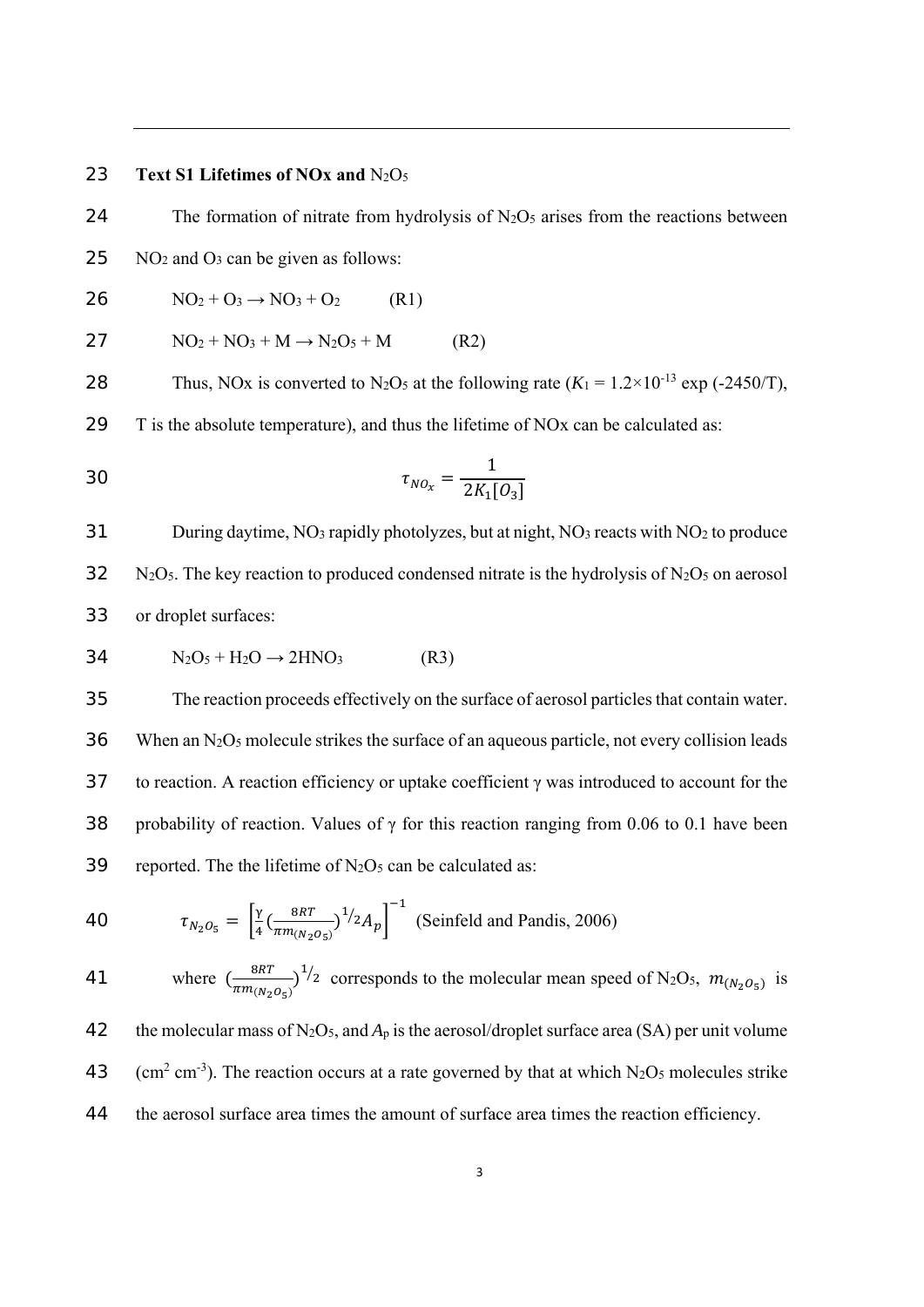## **Text S2 Regression and random forest analysis**

As shown in Test S1, the formation of nitrate depends on the [NOx][O3], SA, and temperature as inputs, and thus could be roughly regressed as follows:

49 Nitrate ~ exp(-1/T) 
$$
[O_3][NO_2] T^{1/2}A_p
$$

In the multiple linear model, the least-squares fit is used, and two of the most common measures of model fit are the residual standard error and the proportion of variance 52 explained  $(R^2)$ . It is noted that  $A_p$  (or SA) is not available and thus was not included in the regression for 2018 spring data.

Random forest analysis, is for nonlinear multiple regression, using trees as building blocks to construct powerful prediction models [*Breiman*, 2001]. The algorithm first creates multiple decision trees, where each tree is grown by using the bootstrap re-sampling method. The relative importance of the predictor variables can also be obtained, with "Mean Decrease Accuracy" presenting the capability of each independent variable in explaining the variability of SNRs.

### **Text S3 SPAMS**

Individual particles are introduced into the SPAMS through a critical orifice. They are focused and accelerated to specific velocities, which can be determined by two continuous diode Nd:YAG laser beams (532 nm) placed downstream. Based on the measured velocities, a pulsed laser (266 nm) is subsequently triggered to desorp/ionize the particles. The generated positive and negative molecular fragments are recorded. The measured velocities are corresponding to *d*va, based on a calibration using polystyrene latex spheres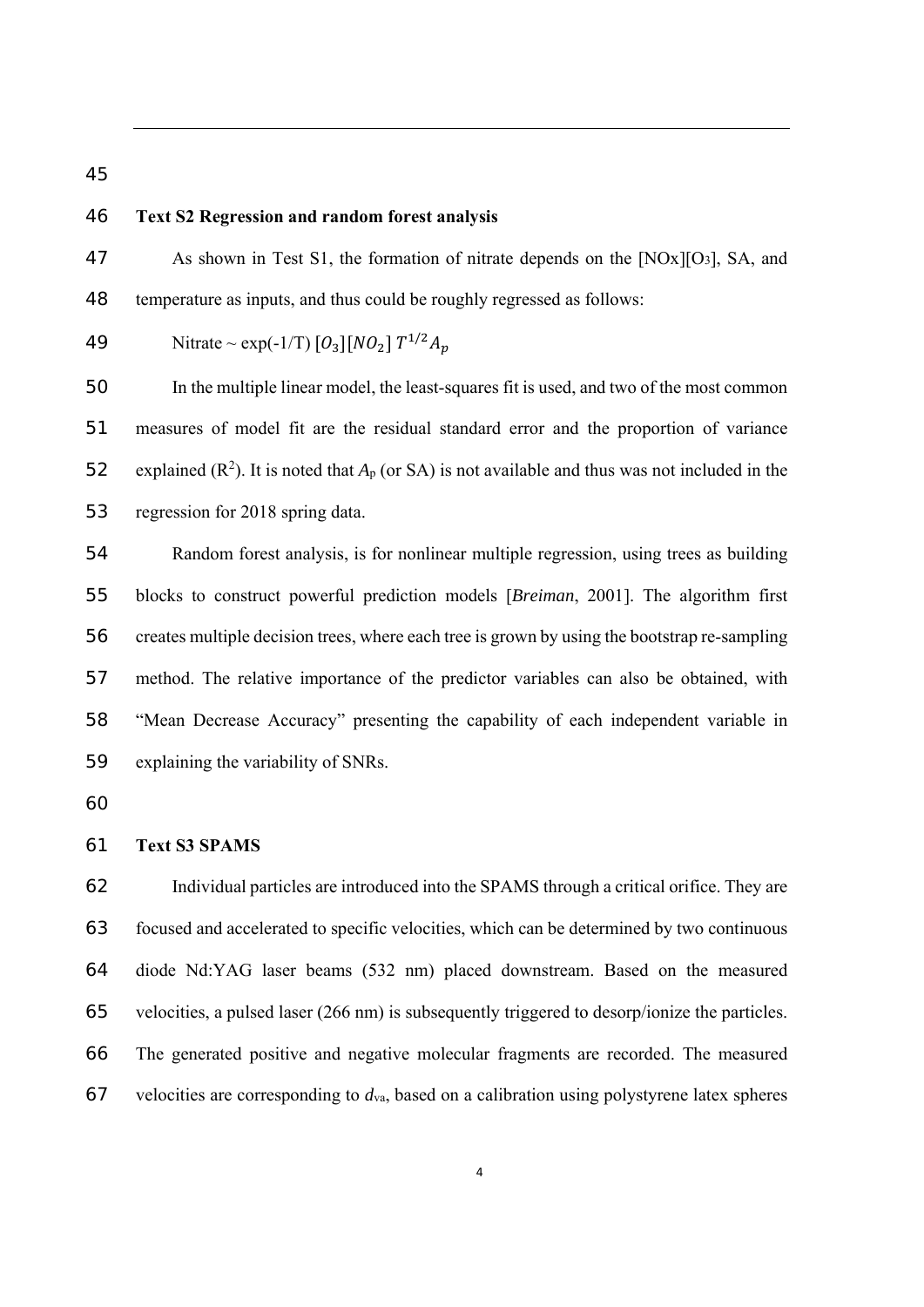(PSL, Duke Scientific Corp., Palo Alto) with predefined sizes (0.15-2.0 µm). Peak thresholds were set to record only those peaks with area greater than 5 units to distinguish peaks from the background noise (< 1 unit) in the mass spectra.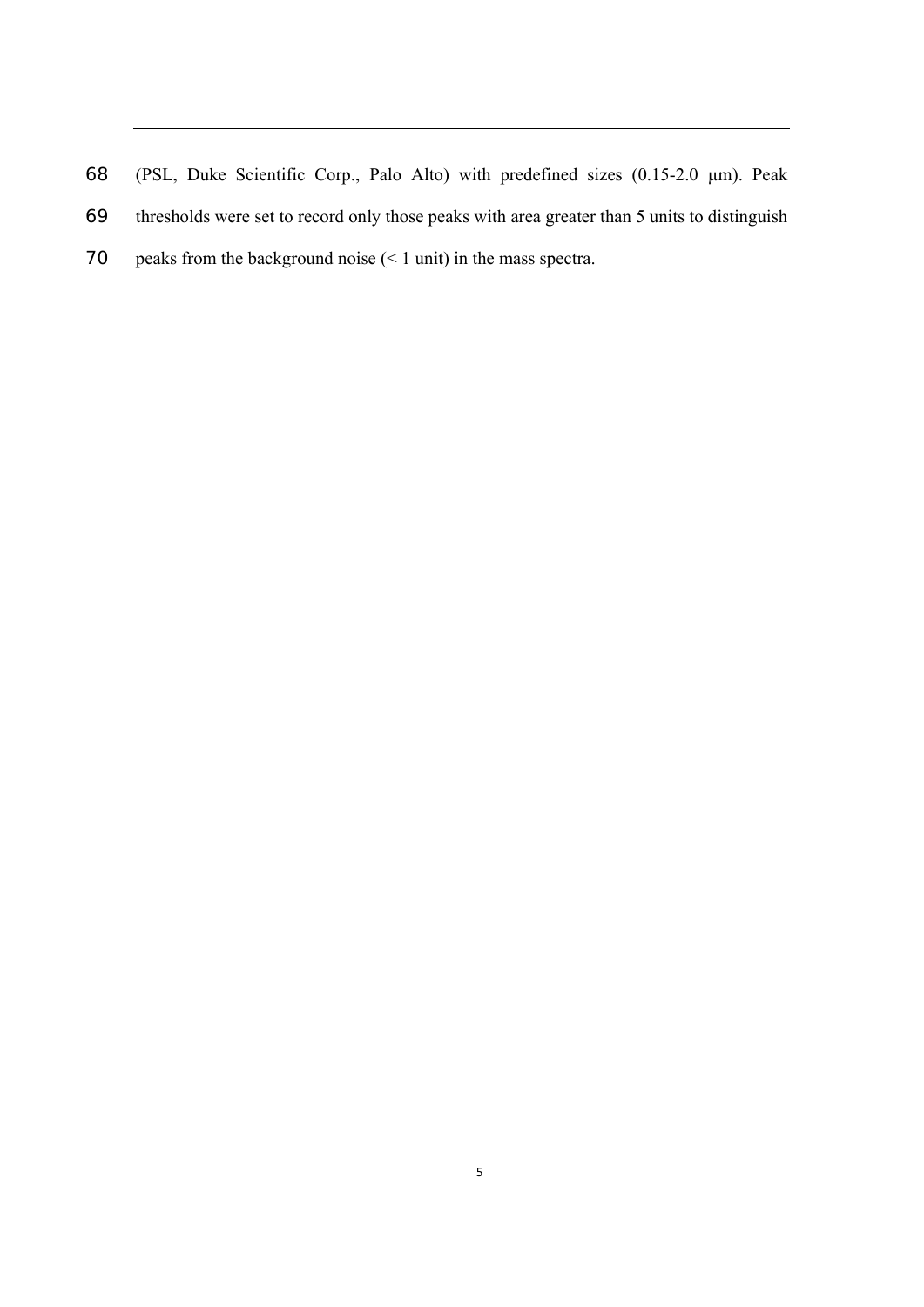## 71 **TABLES**

72 Table S1. The initial setup of model simulations for nitrate formation in aqueous phase 73 (wet aerosol and cloud droplets) 74 In wet aerosol and cloud droplet the RH, LWC, and radius are different, in wet aerosol 75 case: RH=85%, LWC1=1.0×10<sup>-5</sup> g/m<sup>3</sup>, LWC2=1.0×10<sup>-4</sup> g/m<sup>3</sup>, radius of aerosol particles 76 is 0.5  $\mu$ m; in cloud droplet case: RH=99.99%, LWC1= 0.05 g/m<sup>3</sup>, LWC2= 0.15 g/m<sup>3</sup>, 77 radius of aerosol particles is 8 μm, and photolysis rate was changed 100%, 50%, and 30%. 78

|                           | Wet aerosol | Wet aerosol | Cloud 1#    | Cloud 2#    |
|---------------------------|-------------|-------------|-------------|-------------|
| <b>RH</b>                 | 85%         | 85%         | 100%        | 100%        |
| LWC $(g \text{ cm}^{-3})$ | $10^{-5}$   | $10^{-4}$   | 0.05        | 0.15        |
| Radius $(\mu m)$          | 0.5         | 0.5         | 8           | 8           |
| $NO2$ (ppb)               | 25          | 25          | 25          | 25          |
| $O_3$ (ppb)               | 100         | 100         | 100         | 100         |
| $NH3$ (ppb)               | 25          | 25          | 25          | 25          |
| $HNO3$ (ppb)              | 1           | 1           | 1           | 1           |
| photolysis rate $(\% )$   | 100         | 100         | 100; 50; 30 | 100; 50; 30 |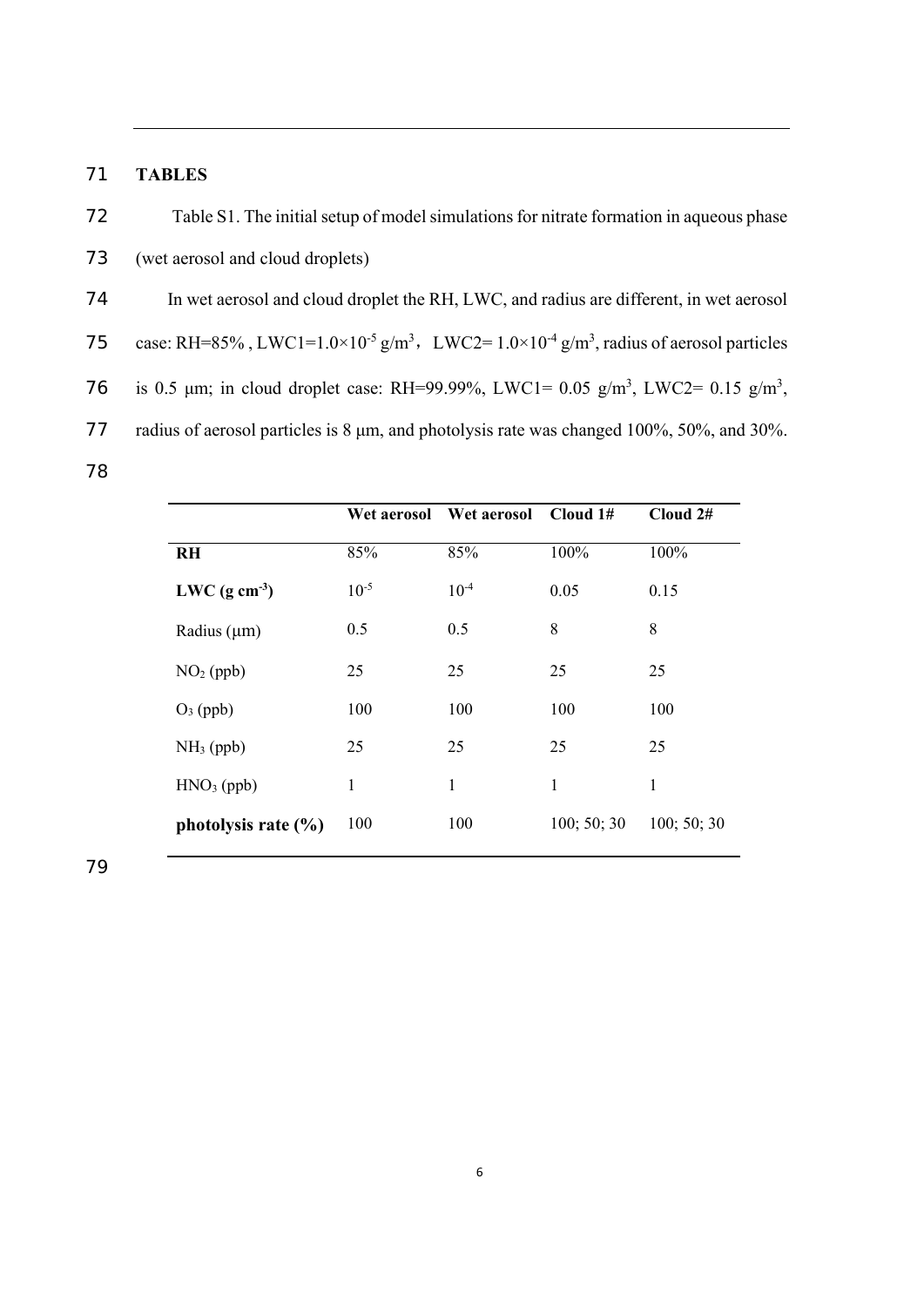

81 **Figure S1.** Temporal variations of T and RH, wind speed and direction, O<sub>3</sub>/SO<sub>2</sub>/NO<sub>x</sub>, and mass concentration of PM2.5 and visibility for 2018 spring (upper) and 2020 winter (bottom), respectively.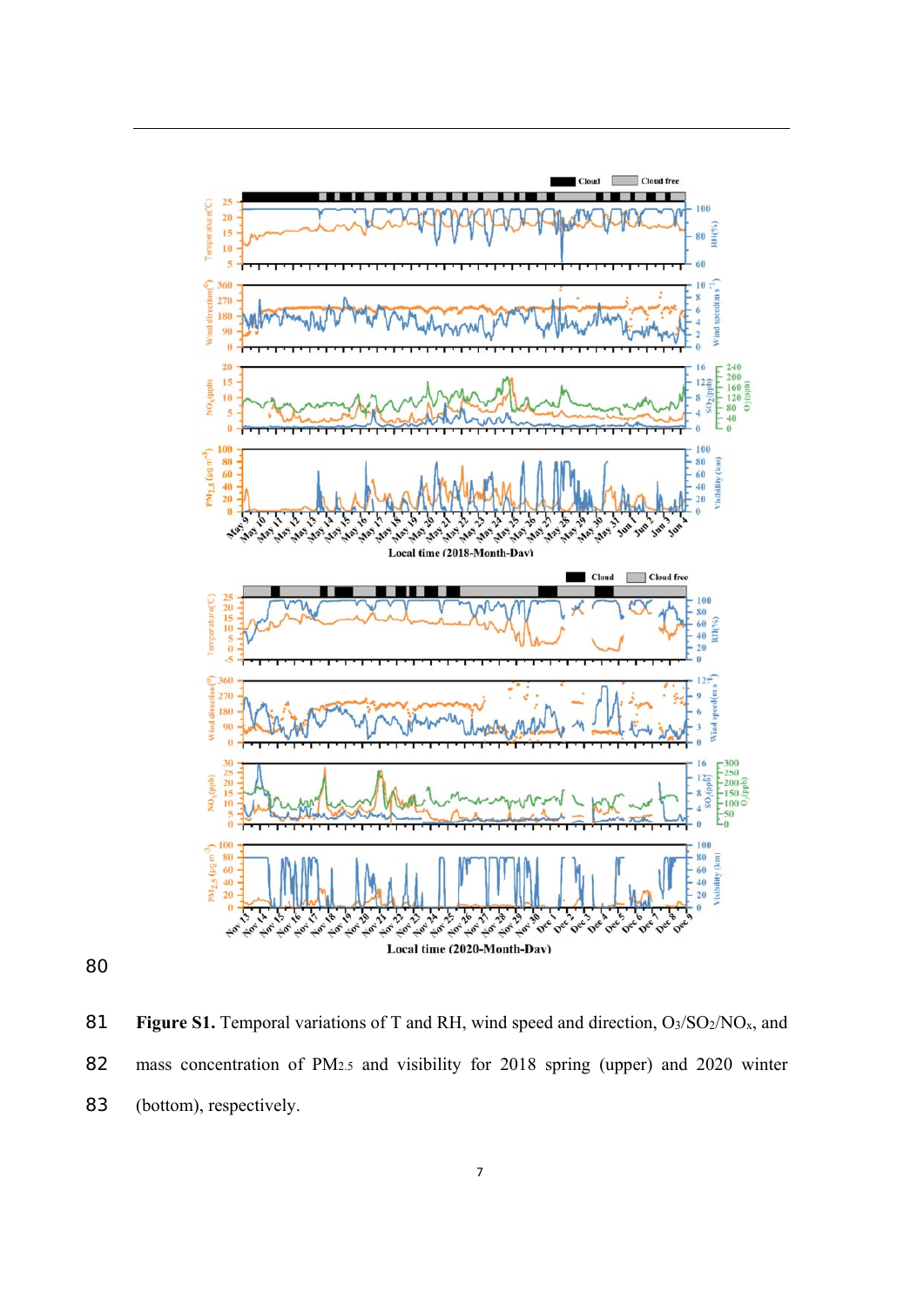

**Figure S2.** The HYSPLIT back trajectories (72 h) arriving at the sampling site (100 m above the sea level) at daytime (12:00 local time, left panel) and nighttime (0:00 local time, right panel) for 2018 spring (upper) and 2020 winter (bottom), respectively.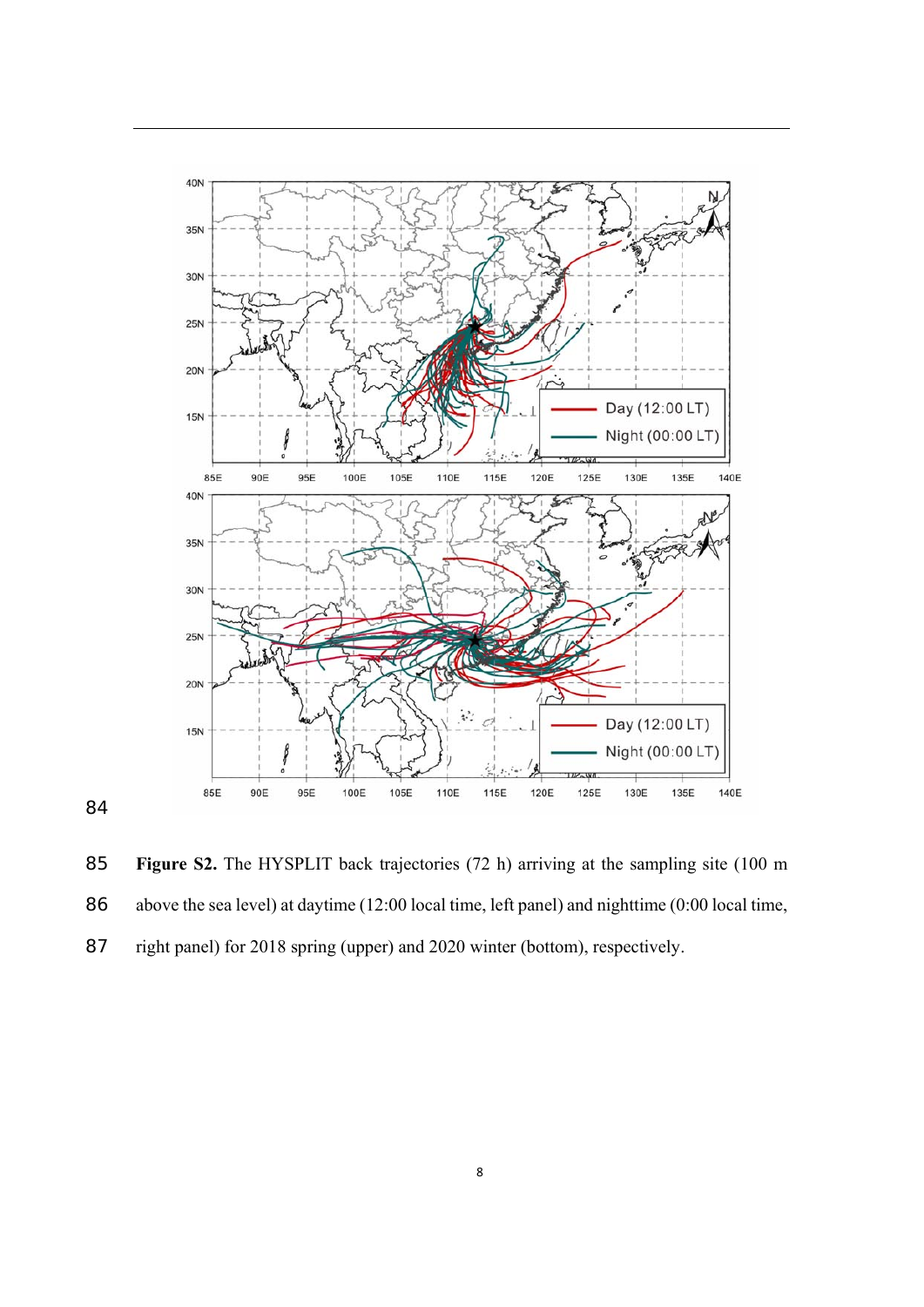

89 **Figure S3.** Representative mass spectra for the identified particle types. Each particle 90 type is labeled according to the most significant chemical features in the mass spectra. 91 In addition to the presence of secondary inorganic species (i.e., sulfate (-97[HSO<sub>4</sub>].), 92 nitrate  $(-62[NO_3])$ , and ammonium  $(18[NH_4]^+)$ , the mass spectrum of the OC-rich 93 particles is mainly contributed by OC markers  $(37[C<sub>3</sub>H]<sup>+</sup>, 50[C<sub>4</sub>H<sub>2</sub>]<sup>+</sup>, 51[C<sub>4</sub>H<sub>3</sub>]<sup>+</sup>,$ 94 55[C<sub>4</sub>H<sub>7</sub>]<sup>+</sup> and 63[C<sub>5</sub>H<sub>3</sub>]<sup>+</sup>); EC-rich by both EC ion peak clusters ([C<sub>n</sub>]<sup>+/-</sup>, n = 1, 2, 3, ...); 95 K-rich particles by intense potassium peak  $(39[K]^+)$ ; Sea salt by  $23[Na]^+, 39[K]^+,$  and 96 chloride  $(-35\text{[Cl]}^-$  and  $-37\text{[Cl]}^-$ ; Amine-rich by  $[N(CH_3)_3]^+$  and  $[(C_2H_5)_2N(CH_3)]^+$ ; 97 Dust by  $27[A1]^+$  and  $40[Ca]^+$ ; Metal-rich by  $23[Na]^+$ ,  $39[K]^+$ ,  $56[Fe]^+$  and  $206$ -98 208[Pb]<sup>+</sup>.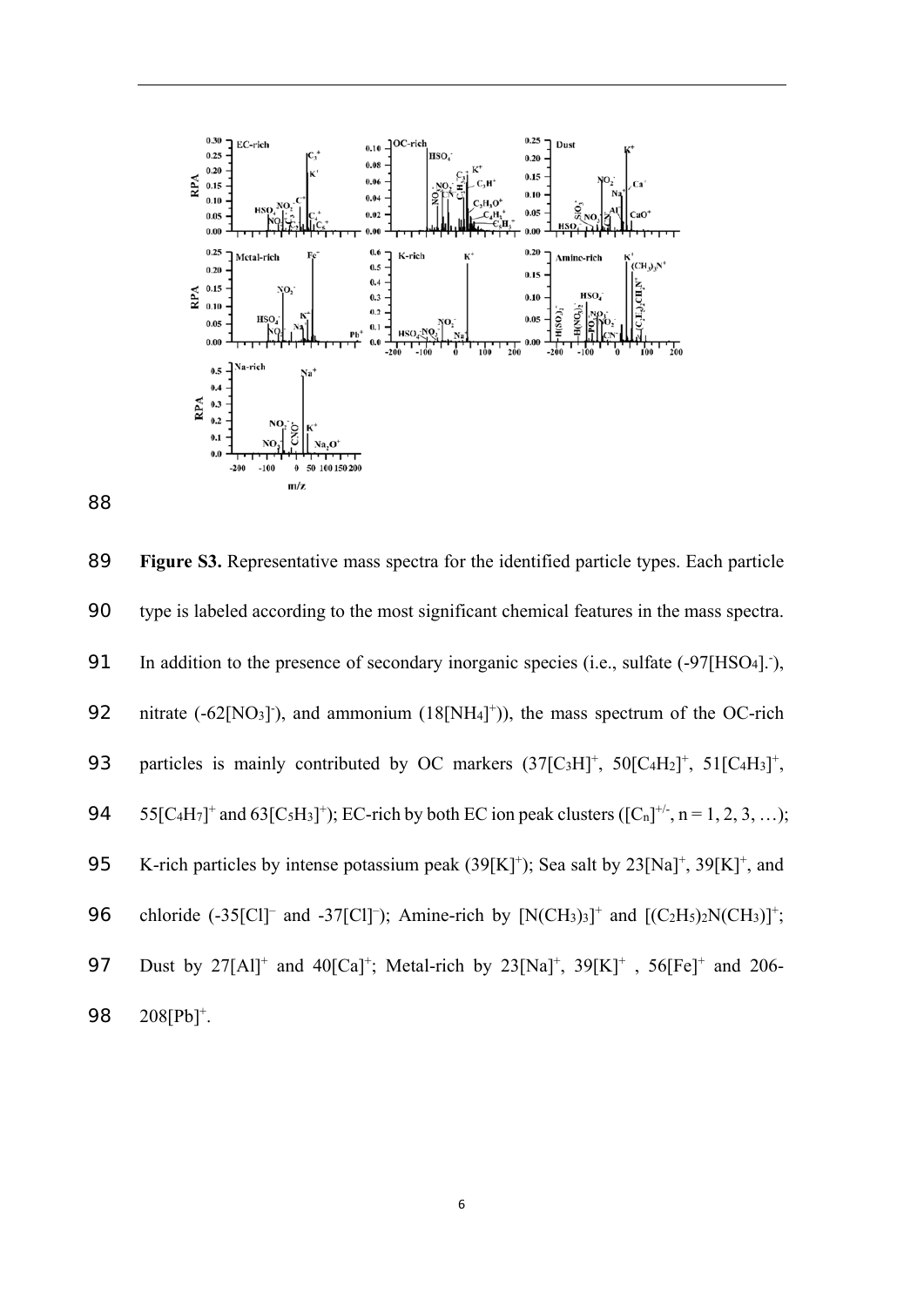

**Figure S4.** Distribution of RPA of nitrate, separated for cloud free, INT, and RES

101 particles, in 2018 spring (upper) and 2020 winter (bottom).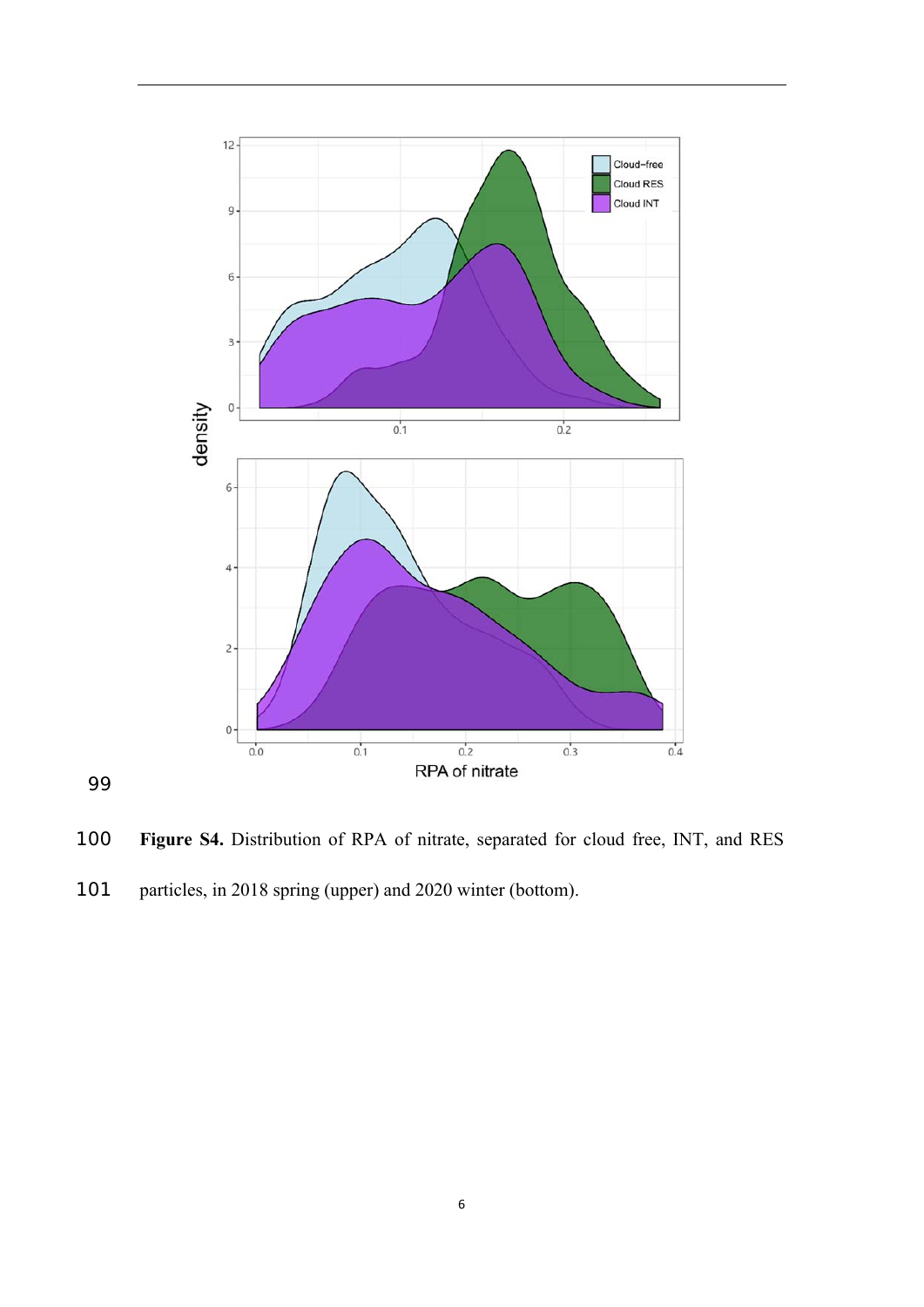![](_page_10_Figure_0.jpeg)

**103** Figure S5. Box-and-whisker plots of  $[NOx][O<sub>3</sub>]$  and SA  $(\mu m^2 \text{ cm}^{-3})$  during cloud events and cloud-free periods in (a) 2018 spring and (b) 2020 winter, respectively.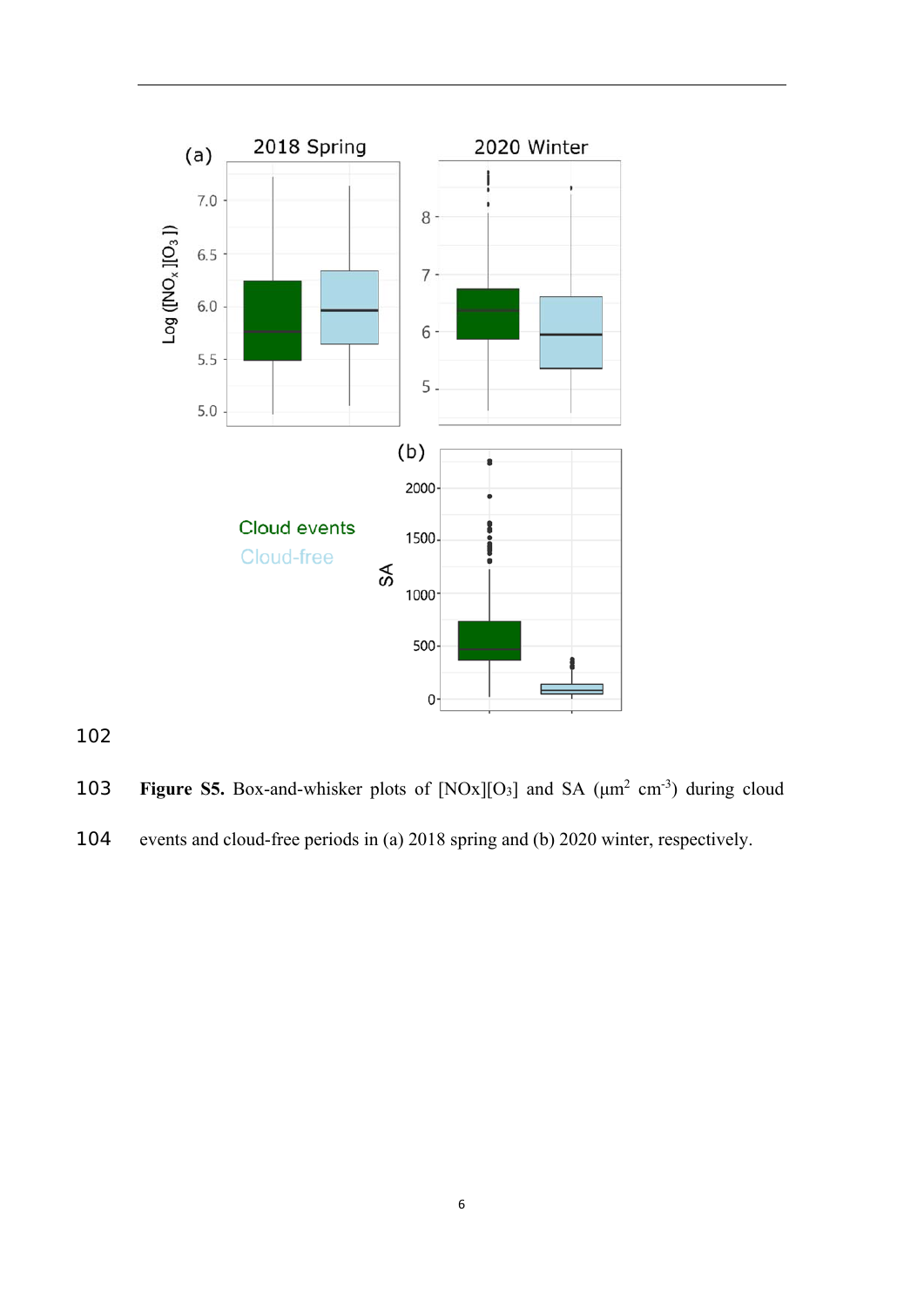![](_page_11_Figure_0.jpeg)

**Figure S6.** The relative importance of predictors in the random forest analysis for the RPA of nitrate associated with the (a) cloud-free particles and (b) cloud residual particles, respectively, separated for daytime and nighttime during 2018 spring and 2020 winter. Used as an indicator for the relative contribution to the predicted variable, %IncMSE refers to the increased mean square-error when each independent 111 variable is removed from the predictors.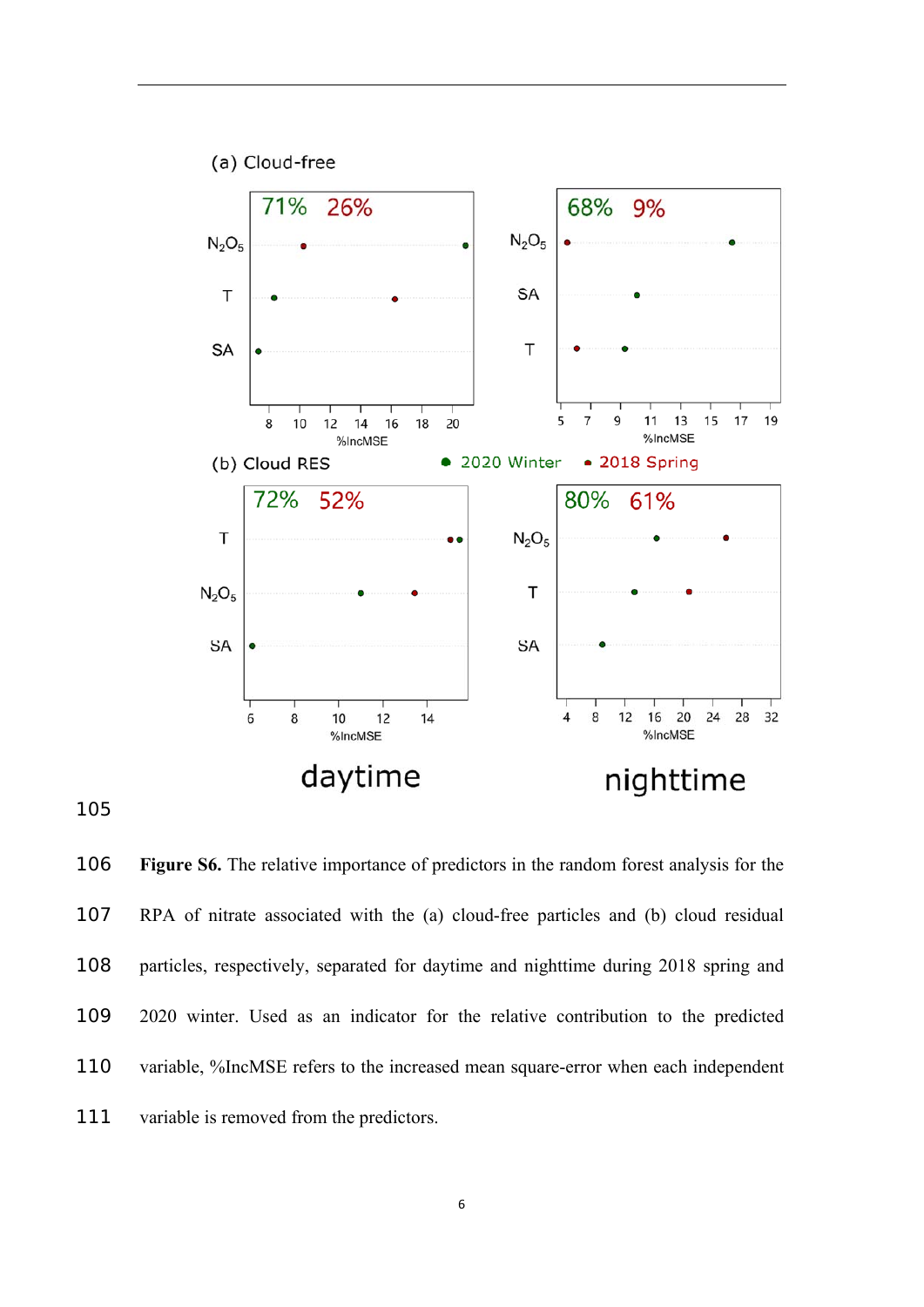![](_page_12_Figure_0.jpeg)

**Figure S7.** The RPA ratios (nitrate/sulfate) varying on the seven single particle types are compared for mid-cloud and cloud dissipation periods (2h after cloud period) for 2018 spring, which is also similarly observed in 2020 winter. The RPA ratios during cloud dissipation periods generally follows those in the cloud RES particles during cloud stable periods. It suggests that the in-cloud produced nitrate remains after cloud evaporation. It is anticipated that the evaporation of the cloud droplets in the ambient atmosphere would lead to a level similar to the cloud RES nitrate, and perhaps more if the ambient relative humidity were higher or the temperature lower than that in the GCVI (Hayden et al., 2008). As the GCVI is a more severe and rapid approach to the